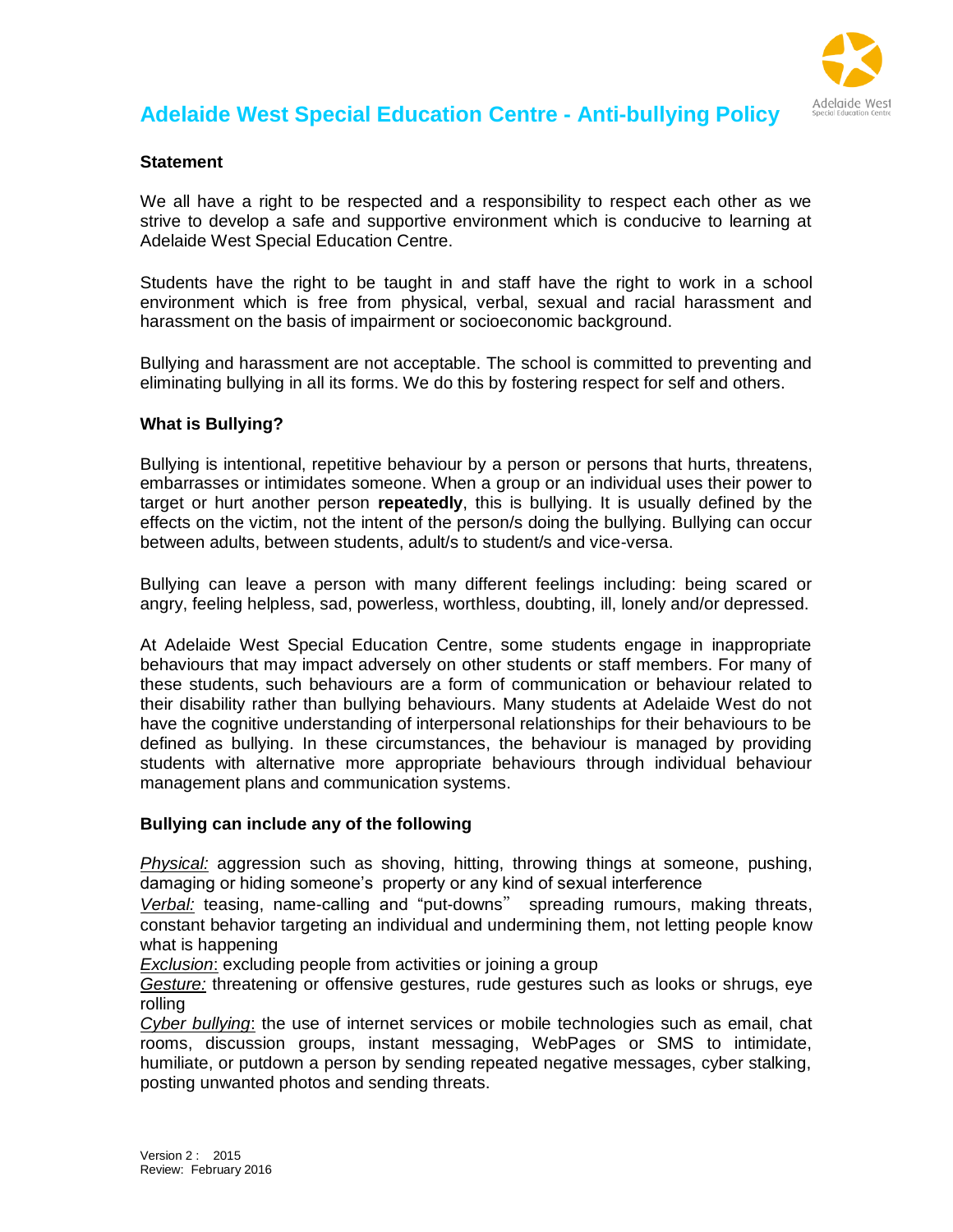# **Declaration of the rights of individuals in the school community**

All members of the school community have the right to:

- feel safe, to be safe, and to be treated with respect
- feel included
- be valued for yourself and not be compared to others
- be free from harassment
- know who to go to for help
- be listened to and be heard
- know that steps will be taken to resolve problems or issues
- be provided with information and advice about bullying and how to manage it.

## **Responsibilities of the principal and staff**

The principal will:

- gather information from any incidents or accusations of bullying
- all incidents or accusations of bullying will be managed in a way consistent with the DECD School Discipline Policy
- provide the Governing Council with updates each term in relation to school bullying data and trends and any anti- bullying programs or initiatives in place
- ensure all new staff members, students and their families are aware of the school's negotiated anti-bullying policy and the decision-making procedures open to them if they wish to influence school practice
- include the anti-bullying policy as part of the school's enrolment process through including it in the student induction pack
- ensure that all parents/carers have access to the school's anti-bullying policy, the *DECD Bullying and harassment at school: Advice for Parents and caregivers* leaflet
- ensure all parents/carers are aware of their rights to advocacy and of avenues open to them should they have grievances relating to the management of an incident of bullying
- ensure ongoing training and development of teachers and SSOs will occur
- remind staff about their obligations under the Code of Ethics for the South Australian Public Sector

Teaching respectful relationships to children and students makes an important contribution to increasing protective factors and decreasing bullying , harassment and violence in schools. The *Keeping Safe Child Protection* curriculum will be implemented in all year levels. The four focus areas of this curriculum are:

- The Right to be Safe
- Relationships
- Recognising and Reporting Abuse
- Protective Strategies